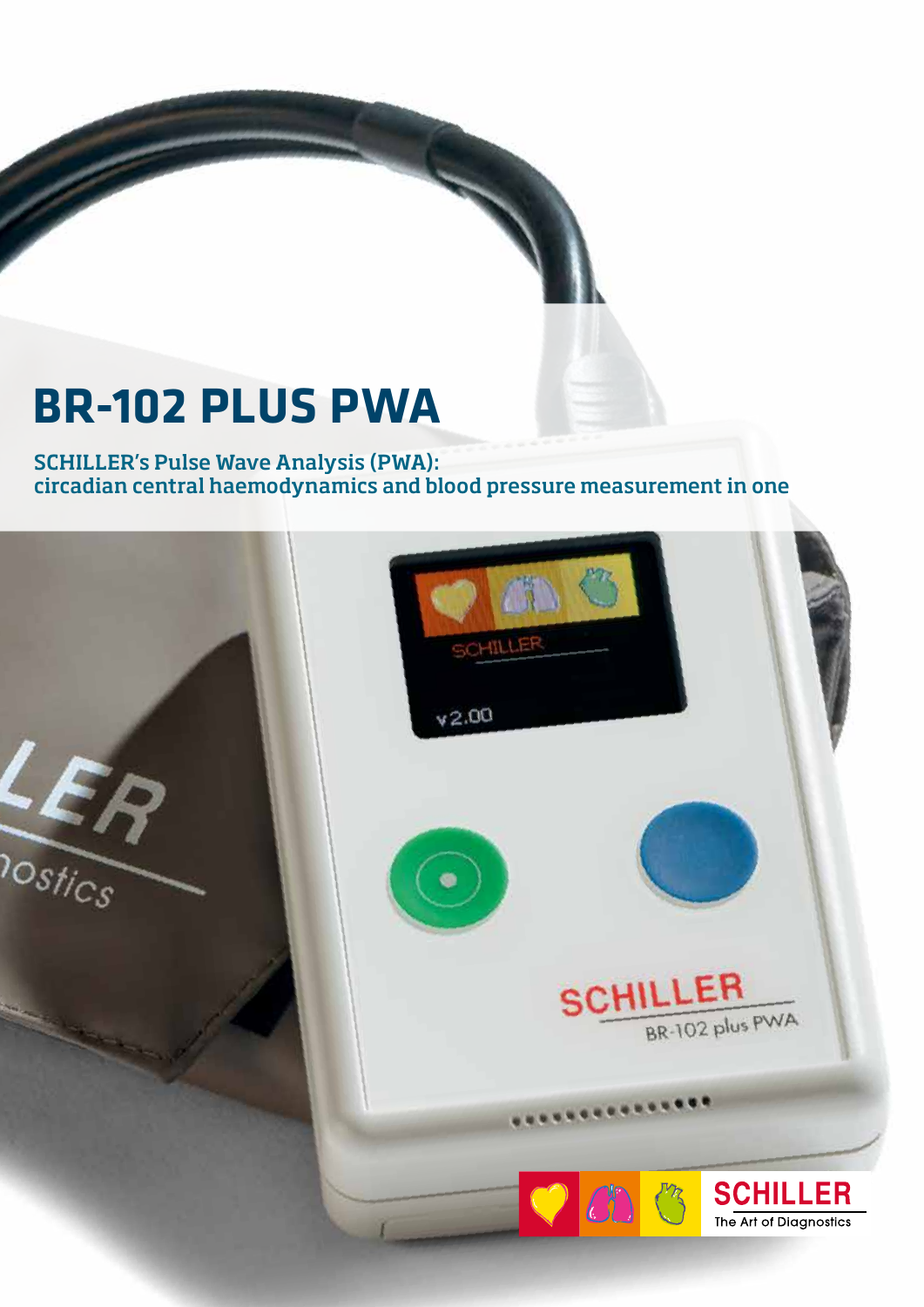# BR-102 PLUS PWA



## **BLOOD PRESSURE ALL-ROUNDER**

SCHILLER introduces the first solution that combines the non-invasive, cuff-based precise auscultatoric and the reliable oscillometric measurement to generate a 24-hour profile of stiffness parameters like pulse wave velocity and central and peripheral blood pressure.

Based on individual arterial behaviour, it is now possible to evaluate the risk of developing a cardiovascular disease.

## **PROVEN QUALITY**

This algorithm has been fully validated in several studies, even comparisons with the gold standard: invasive catheter BP measurement.

"... algorithm, using brachial cuff-based waveform recordings, is suited to provide a realistic estimation of central systolic pressure."<sup>1</sup>

"The results agree with common accepted tonometric measurements. Its application is easy and for widespread  $\mathsf{HSE}^{\prime\prime}$ <sup>2</sup>

#### <sup>1</sup> Validation of a Brachial Cuff-Based Method for Estimating Central Systolic Blood Pressure, T. Weber et al / Hypertension / 2011.

<sup>2</sup> A new oscillometric method for pulse wave analysis: comparison with a common tonometric method, S. Wassertheurer et al / Journal of Human Hypertension / 2010.

## **SCHILLER …**

- $\therefore$  keeps the cuff pressure as low as possible for increased patient comfort. PWA is performed on diastolic level.
- provides a 48-hour profile and not just spot measurements (tonometric method).
- includes the auscultatoric measurement which is much more reliable.
- : has comprehensive validation studies.
- offers a blood pressure measurement device fully integrated in the wide range of SCHILLER diagnostic products, with seamless connectivity to SEMA data management systems and to HIS.
- has a user-friendly interface with colour display.

## **HOW IT WORKS**

The analysis is based on the combination of auscultatoric/ oscillometric blood pressure measurement and pulse contour analysis, and provides information about arterial behaviour as well as pulse wave velocity. The stiffer the arteries, the quicker the pulse wave, which increases the risk for cardiovascular disease. The age of the small blood vessels is determined using the augmentation index, an indicator of alterations.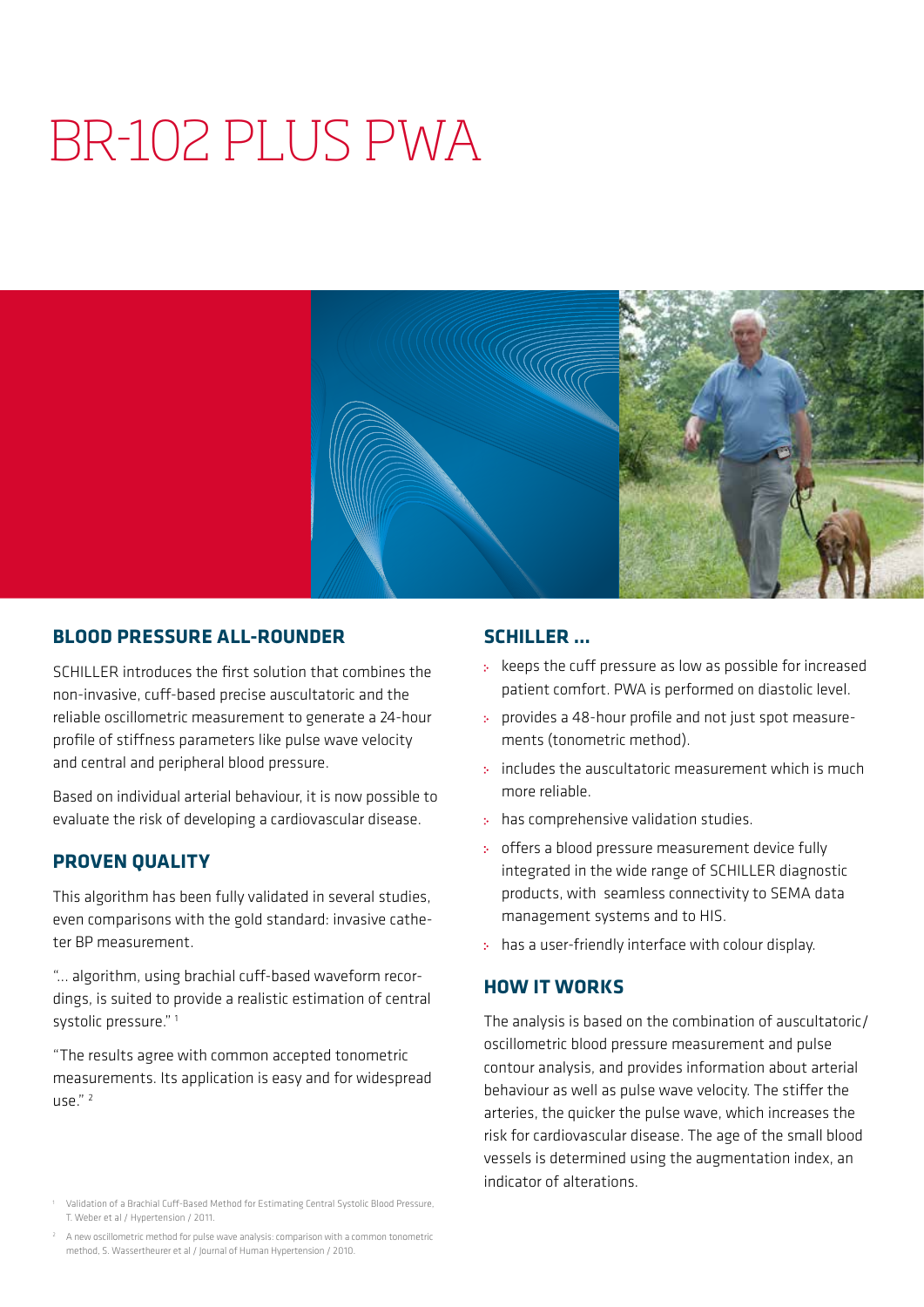

Since guidelines recommend using PWA for risk stratification but provide no critical value, SCHILLER has a proactive solution: the patients' readings of PWV, AIx and pRes are matched with other patients based on population studies<sup>1</sup>. This gives an idea of how the values perform compared to other people.

<sup>1</sup> PWV: Determinants of pulse wave velocity in healthy people and in the presence of cardiovascular risk factors: 'establishing normal and reference values'

Author: The Reference Values for Arterial Stiffness' Collaboration published in: European Heart Journal 2010

AIx: Assessment of central haemodynamics from a brachial cuff in a community setting Nunan et al. BMC Cardiovascular Disorders 2012

## **WHY SCHILLER PWA**

#### **Medical point of view**

- : Significantly improve cardiovascular (CV) risk assessment
- Close correlation between stiffness parameters and coronary heart disease
- Prevent end organ damage due to hypertension
- More effective and more specific therapy some hypotensive drugs may also increase arterial stiffness
- Differential diagnosis (peripheral resistance increased, stiff arteries or increased cardiac preload)

#### **Economic point of view**

- : Increase in diagnostic precision
- No additional effort part of a standard Ambulatory Blood Pressure Monitoring (ABPM)
- Emerging scientific publication possibilities
- No specially trained operator needed s.
- Reimbursement in several countries available, more and more countries joining

Both the ESH (European Society of Hypertension) and the ESC (European Society of Cardiology) are convinced of the huge potential of PWA and have recommended its use in their guidelines since 2007.



Create clear reports quickly and easily using the DARWIN2 modular reporting system. The level of detail and appearance of reports can be customised as required.